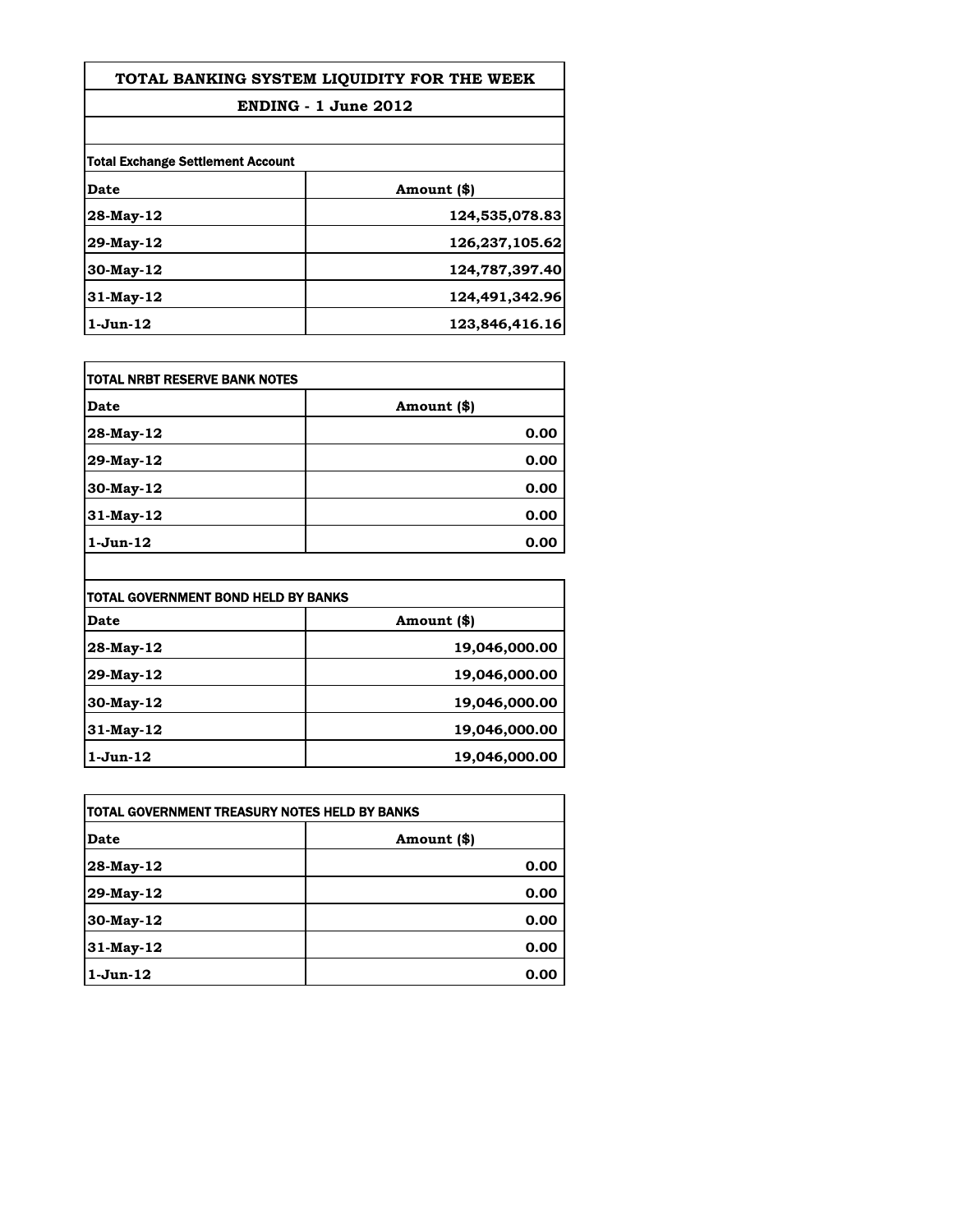## **TOTAL BANKING SYSTEM LIQUIDITY FOR THE WEEK**

#### **ENDING - 8 June 2012**

| <b>Total Exchange Settlement Account</b> |                |  |
|------------------------------------------|----------------|--|
| Date                                     | Amount (\$)    |  |
| $5 - Jun-12$                             | 123,149,790.46 |  |
| $6 - Jun-12$                             | 122,843,550.46 |  |
| $7-Jun-12$                               | 118,716,527.05 |  |
| $8-Jun-12$                               | 118,362,093.42 |  |

| <b>TOTAL NRBT RESERVE BANK NOTES</b> |             |
|--------------------------------------|-------------|
| <b>Date</b>                          | Amount (\$) |
| $5-Jun-12$                           | 0.00        |
| $6 - Jun-12$                         | 0.00        |
| 7-Jun-12                             | 0.00        |
| 8-Jun-12                             | 0.00        |

| TOTAL GOVERNMENT BOND HELD BY BANKS |               |  |
|-------------------------------------|---------------|--|
| Date                                | Amount (\$)   |  |
| $5 - Jun-12$                        | 19,046,000.00 |  |
| $6 - Jun-12$                        | 19,046,000.00 |  |
| 7-Jun-12                            | 19,046,000.00 |  |
| $8-Jun-12$                          | 19,046,000.00 |  |

| <b>TOTAL GOVERNMENT TREASURY NOTES HELD BY BANKS</b> |             |
|------------------------------------------------------|-------------|
| Date                                                 | Amount (\$) |
| 5-Jun-12                                             | 0.00        |
| $6 - Jun - 12$                                       | 0.00        |
| 7-Jun-12                                             | 0.00        |
| $8-Jun-12$                                           | 0.00        |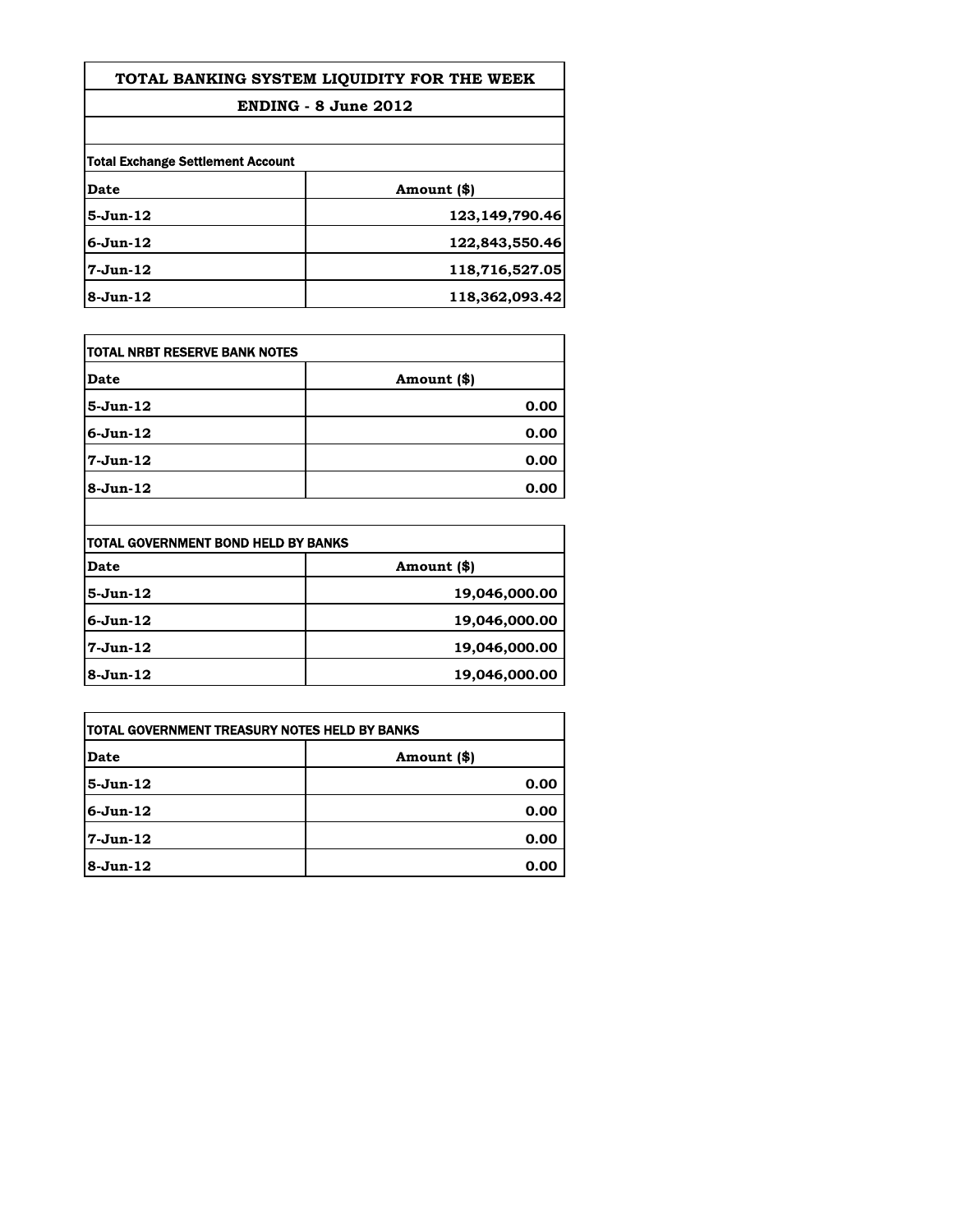| TOTAL BANKING SYSTEM LIQUIDITY FOR THE WEEK |  |  |  |
|---------------------------------------------|--|--|--|
|                                             |  |  |  |

# **ENDING - 15 June 2012**

| <b>Total Exchange Settlement Account</b><br>Date | Amount (\$)    |  |
|--------------------------------------------------|----------------|--|
| $11-Jun-12$                                      |                |  |
|                                                  | 116,422,550.73 |  |
| $12$ -Jun- $12$                                  | 117,635,656.68 |  |
| $13$ -Jun- $12$                                  | 117,623,187.79 |  |
| 14-Jun-12                                        | 116,404,790.64 |  |
| $15$ -Jun- $12$                                  | 117,338,698.26 |  |

| itotal NRBT RESERVE BANK NOTES |             |
|--------------------------------|-------------|
| Date                           | Amount (\$) |
| $11-Jun-12$                    | 0.00        |
| 12-Jun-12                      | 0.00        |
| $13$ -Jun- $12$                | 0.00        |
| 14-Jun-12                      | 0.00        |
| $15$ -Jun- $12$                | 0.00        |

| TOTAL GOVERNMENT BOND HELD BY BANKS |               |  |
|-------------------------------------|---------------|--|
| Date                                | Amount (\$)   |  |
| 11-Jun-12                           | 19,046,000.00 |  |
| 12-Jun-12                           | 19,046,000.00 |  |
| 13-Jun-12                           | 19,046,000.00 |  |
| 14-Jun-12                           | 19,046,000.00 |  |
| 15-Jun-12                           | 19,046,000.00 |  |

| TOTAL GOVERNMENT TREASURY NOTES HELD BY BANKS |             |  |
|-----------------------------------------------|-------------|--|
| Date                                          | Amount (\$) |  |
| $11-Jun-12$                                   | 0.00        |  |
| $12$ -Jun- $12$                               | 0.00        |  |
| $13$ -Jun $-12$                               | 0.00        |  |
| 14-Jun-12                                     | 0.00        |  |
| $15$ -Jun $-12$                               | 0.00        |  |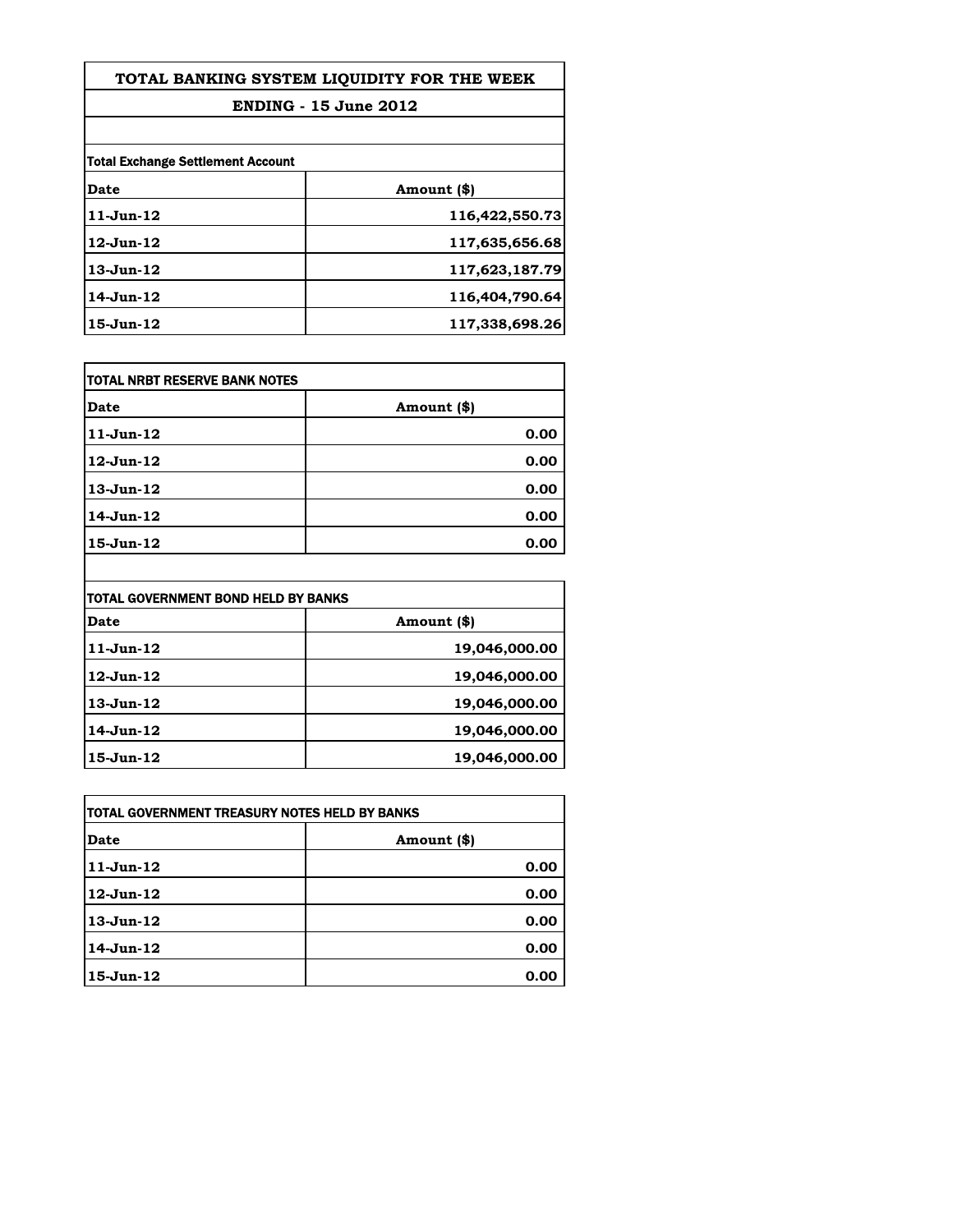| TOTAL BANKING SYSTEM LIQUIDITY FOR THE WEEK |  |  |  |
|---------------------------------------------|--|--|--|
|                                             |  |  |  |

## **ENDING - 22 June 2012**

| <b>Total Exchange Settlement Account</b> |                |  |
|------------------------------------------|----------------|--|
| Date                                     | Amount (\$)    |  |
| $18$ -Jun- $12$                          | 115,410,421.99 |  |
| $19$ -Jun- $12$                          | 112,726,432.70 |  |
| $20 - Jun-12$                            | 115,313,884.67 |  |
| 21-Jun-12                                | 114,443,954.67 |  |
| 22-Jun-12                                | 114,084,758.04 |  |

| TOTAL NRBT RESERVE BANK NOTES |             |  |
|-------------------------------|-------------|--|
| Date                          | Amount (\$) |  |
| 18-Jun-12                     | 0.00        |  |
| 19-Jun-12                     | 0.00        |  |
| 20-Jun-12                     | 0.00        |  |
| 21-Jun-12                     | 0.00        |  |
| 22-Jun-12                     | 0.00        |  |

| TOTAL GOVERNMENT BOND HELD BY BANKS |               |  |
|-------------------------------------|---------------|--|
| Date                                | Amount (\$)   |  |
| $18$ -Jun $-12$                     | 19,046,000.00 |  |
| 19-Jun-12                           | 19,296,000.00 |  |
| 20-Jun-12                           | 19,296,000.00 |  |
| 21-Jun-12                           | 19,296,000.00 |  |
| 22-Jun-12                           | 19,296,000.00 |  |

| ITOTAL GOVERNMENT TREASURY NOTES HELD BY BANKS |             |  |
|------------------------------------------------|-------------|--|
| Date                                           | Amount (\$) |  |
| $18$ -Jun- $12$                                | 0.00        |  |
| $19-Jun-12$                                    | 0.00        |  |
| 20-Jun-12                                      | 0.00        |  |
| 21-Jun-12                                      | 0.00        |  |
| 22-Jun-12                                      | 0.00        |  |